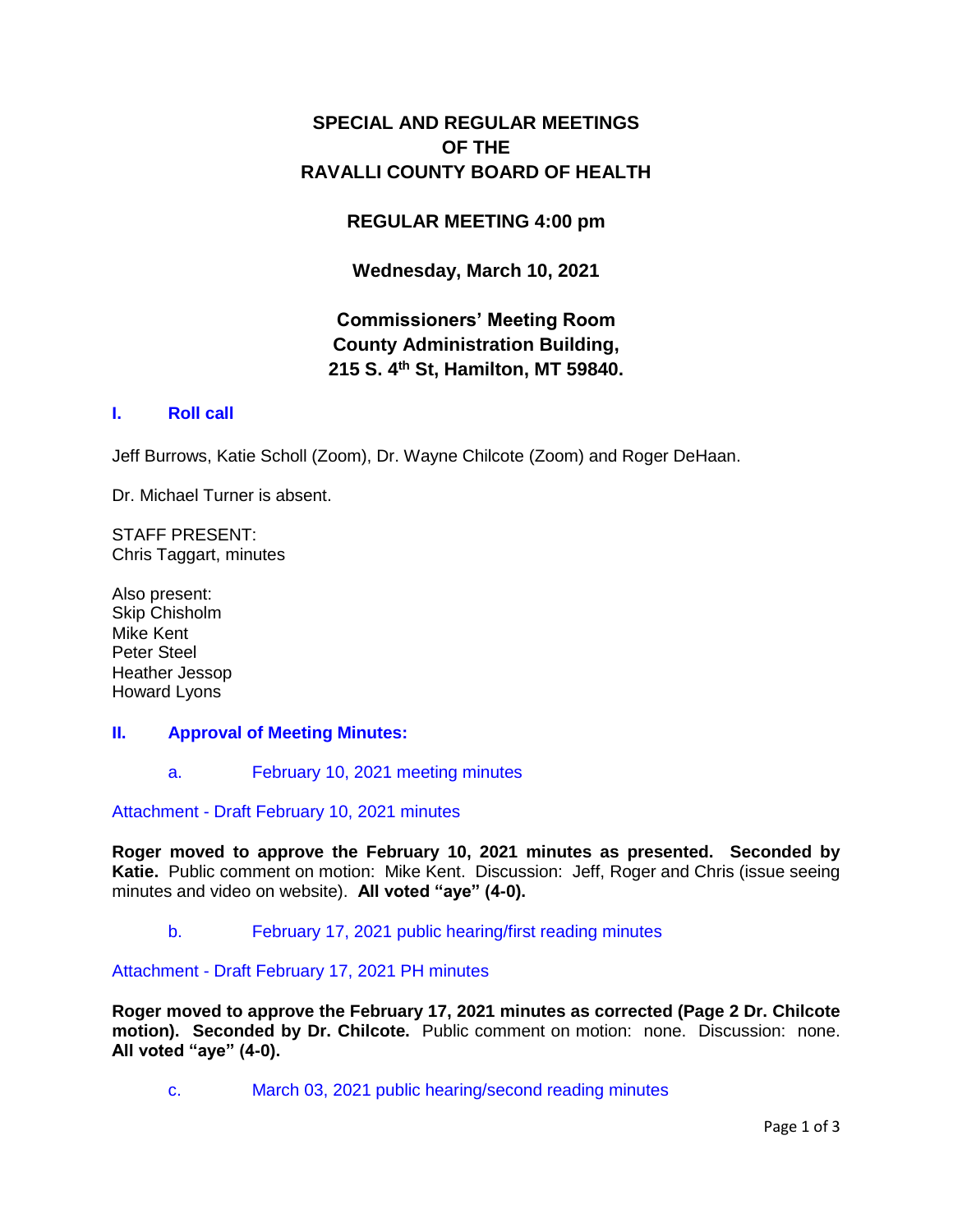#### Attachment - [Draft March 03, 2021 2nd reading minutes](http://ravalli-mt.granicus.com/DocumentViewer.php?file=ravalli-mt_1e56881ad4d3a0554aaffdd574d6c169.pdf)

Roger moved to approve the Mar 03, 2021 minutes as presented. Seconded by Dr. Chilcote. Public comment on motion: none. Discussion: none. **All voted "aye" (4-0).**

#### **[III. Correspondence:](http://ravalli-mt.granicus.com/wordlinkreceiver.php?clip_id=54122cc7-2655-495a-855e-49a6edeb410d&meta_id=26499a62-42ba-45e6-81ce-2845ca484774&time=702)**

None.

#### **IV. [Department Reports:](http://ravalli-mt.granicus.com/wordlinkreceiver.php?clip_id=54122cc7-2655-495a-855e-49a6edeb410d&meta_id=1d395c92-8c16-41e6-8061-300087add1fb&time=709)**

1. [Health Officer](http://ravalli-mt.granicus.com/wordlinkreceiver.php?clip_id=54122cc7-2655-495a-855e-49a6edeb410d&meta_id=2b03cf88-0bed-4b86-890f-ea42dea7909e&time=710)

Dr. Carol Calderwood

2. [Public Health Nurse's Report/Emergency Preparedness/WIC COVID update](http://ravalli-mt.granicus.com/wordlinkreceiver.php?clip_id=54122cc7-2655-495a-855e-49a6edeb410d&meta_id=4adc3142-5008-4ed8-9bda-61b6df070866&time=761)

[Attachment -](http://ravalli-mt.granicus.com/DocumentViewer.php?file=ravalli-mt_79d39f2085bbca4fdf2aa55b8faf688e.pdf) PHN 1

[Attachment -](http://ravalli-mt.granicus.com/DocumentViewer.php?file=ravalli-mt_605e307b3eb7214c1ca8e9db8205c63c.pdf) PHN 2

[Attachment -](http://ravalli-mt.granicus.com/DocumentViewer.php?file=ravalli-mt_3112a7d89376239eb23c25cedf643925.pdf) PHN 2

Tiffany Weber, PHN Erik Hoover, OEM

3. [Environmental Health Report](http://ravalli-mt.granicus.com/wordlinkreceiver.php?clip_id=54122cc7-2655-495a-855e-49a6edeb410d&meta_id=dfd85635-2ef8-451b-95a9-6280f3d6baf3&time=3697)

John Palacio

4. [Tobacco Coordinator Report -](http://ravalli-mt.granicus.com/wordlinkreceiver.php?clip_id=54122cc7-2655-495a-855e-49a6edeb410d&meta_id=458c3071-5f04-46c6-8dec-bb9f8224f523&time=3922) NONE

None.

**V. [New Business:](http://ravalli-mt.granicus.com/wordlinkreceiver.php?clip_id=54122cc7-2655-495a-855e-49a6edeb410d&meta_id=ff890b4f-a3f1-4ea5-9f32-f7723da9cf34&time=3926)**

None.

### **VI. [Old Business:](http://ravalli-mt.granicus.com/wordlinkreceiver.php?clip_id=54122cc7-2655-495a-855e-49a6edeb410d&meta_id=34f2479b-f032-435e-a773-cd121223f718&time=3930)**

None

### **[VII. Public Comment](http://ravalli-mt.granicus.com/wordlinkreceiver.php?clip_id=54122cc7-2655-495a-855e-49a6edeb410d&meta_id=213f5e9d-7440-404d-9967-a7c19fa8ba47&time=3934)**

Skip Chisholm

Dr. Chilcote dropped from the Zoom meeting, no longer present.

**[VIII. Continued Public Hearing/2nd reading: March 10, 2021 at 6:00 PM](http://ravalli-mt.granicus.com/wordlinkreceiver.php?clip_id=54122cc7-2655-495a-855e-49a6edeb410d&meta_id=093750f6-5c58-4430-96d2-352affdfc3bd&time=4219)**